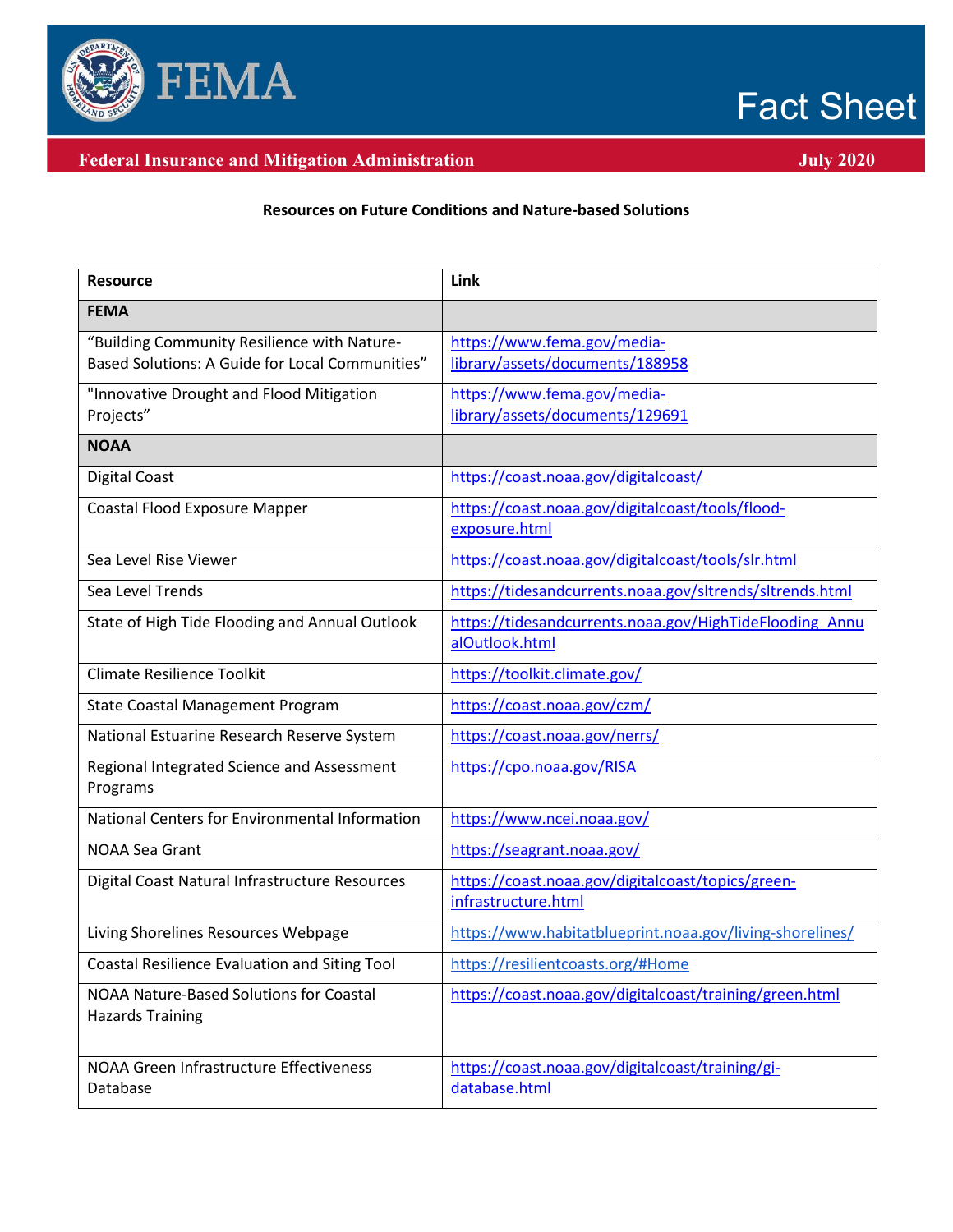| Federal Insurance and Mitigation Administration                                                                                               |                                                                                                                                  |  |
|-----------------------------------------------------------------------------------------------------------------------------------------------|----------------------------------------------------------------------------------------------------------------------------------|--|
| <b>Building Resilient Infrastructure and Communities</b>                                                                                      |                                                                                                                                  |  |
| <b>EPA</b>                                                                                                                                    |                                                                                                                                  |  |
| Green Infrastructure                                                                                                                          | https://www.epa.gov/green-infrastructure                                                                                         |  |
| <b>Greening America's Communities</b>                                                                                                         | https://www.epa.gov/smartgrowth/greening-americas-<br>communities                                                                |  |
| "Lessons Learned on Integrating Water Quality<br>and Nature-based Approaches into Hazard<br>Mitigation Plans"                                 | https://www.epa.gov/watershedacademy/lessons-learned-<br>integrating-water-quality-and-nature-based-approaches-<br>hazard        |  |
| <b>Flood Resilience Checklist</b>                                                                                                             | https://www.epa.gov/smartgrowth/flood-resilience-<br>checklist                                                                   |  |
| "Including Watershed Planning and Green<br>Infrastructure into State Hazard Mitigation Plans"                                                 | https://www.epa.gov/sites/production/files/2019-<br>04/documents/final4 good reasons for shmos to inc gi<br>into shmps - 508.pdf |  |
| <b>Other</b>                                                                                                                                  |                                                                                                                                  |  |
| <b>Fourth National Climate Assessment</b>                                                                                                     | https://nca2018.globalchange.gov                                                                                                 |  |
| American Association of State Climatologists                                                                                                  | https://stateclimate.org/                                                                                                        |  |
| <b>Naturally Resilient Communities</b>                                                                                                        | http://nrcsolutions.org                                                                                                          |  |
| "Planning for Infrastructure Resilience"                                                                                                      | https://www.planning.org/publications/report/9192800/                                                                            |  |
| "Engineering With Nature: An Atlas"                                                                                                           | https://ewn.el.erdc.dren.mil/atlas.html                                                                                          |  |
| Green Infrastructure Toolkit                                                                                                                  | https://www.georgetownclimate.org/adaptation/toolkits/g<br>reen-infrastructure-toolkit/                                          |  |
| "Floodplain Buyouts: An Action Guide for Local<br>Governments on How to Maximize Community<br>Benefits, Habitat Connectivity, and Resilience" | https://www.eli.org/sites/default/files/eli-<br>pubs/actionguide-web.pdf                                                         |  |

## **NOAA Coastal Management and Climate Service Regional Contacts**

| <b>Region</b>    | Contact                                | <b>Email</b>                                        |
|------------------|----------------------------------------|-----------------------------------------------------|
| <b>Northeast</b> | <b>Betsy Nicholson</b><br>Ellen Mecray | betsy.nicholson@noaa.gov<br>ellen.l.mecray@noaa.gov |
| Mid-Atlantic     | Darlene Finch<br><b>Ellen Mecray</b>   | darlene.finch@noaa.gov<br>ellen.l.mecray@noaa.gov   |
| Great Lakes      | <b>Heather Stirratt</b><br>Doug Kluck  | heather.stirratt@noaa.gov<br>doug.kluck@noaa.gov    |